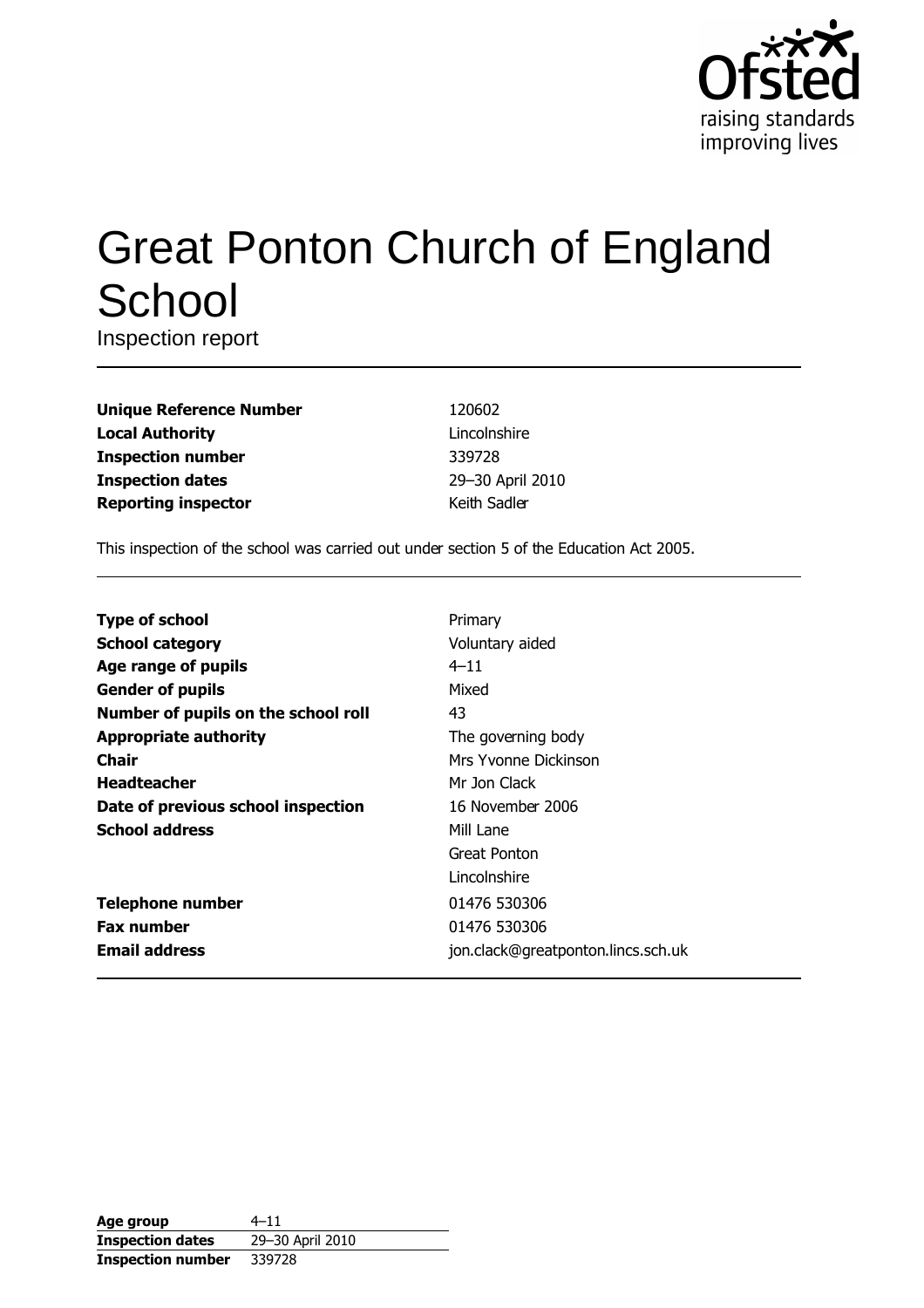The Office for Standards in Education, Children's Services and Skills (Ofsted) regulates and inspects to achieve excellence in the care of children and young people, and in education and skills for learners of all ages. It regulates and inspects childcare and children's social care, and inspects the Children and Family Court Advisory Support Service (Cafcass), schools, colleges, initial teacher training, work-based learning and skills training, adult and community learning, and education and training in prisons and other secure establishments. It rates council children's services, and inspects services for looked after children, safequarding and child protection.

Further copies of this report are obtainable from the school. Under the Education Act 2005, the school must provide a copy of this report free of charge to certain categories of people. A charge not exceeding the full cost of reproduction may be made for any other copies supplied.

If you would like a copy of this document in a different format, such as large print or Braille, please telephone 08456 404045, or email enquiries@ofsted.gov.uk.

You may copy all or parts of this document for non-commercial educational purposes, as long as you give details of the source and date of publication and do not alter the documentation in any way.

Royal Exchange Buildings St Ann's Square Manchester M2 7LA T: 08456 404045 Textphone: 0161 618 8524 E: enquiries@ofsted.gov.uk W: www.ofsted.gov.uk

© Crown copyright 2010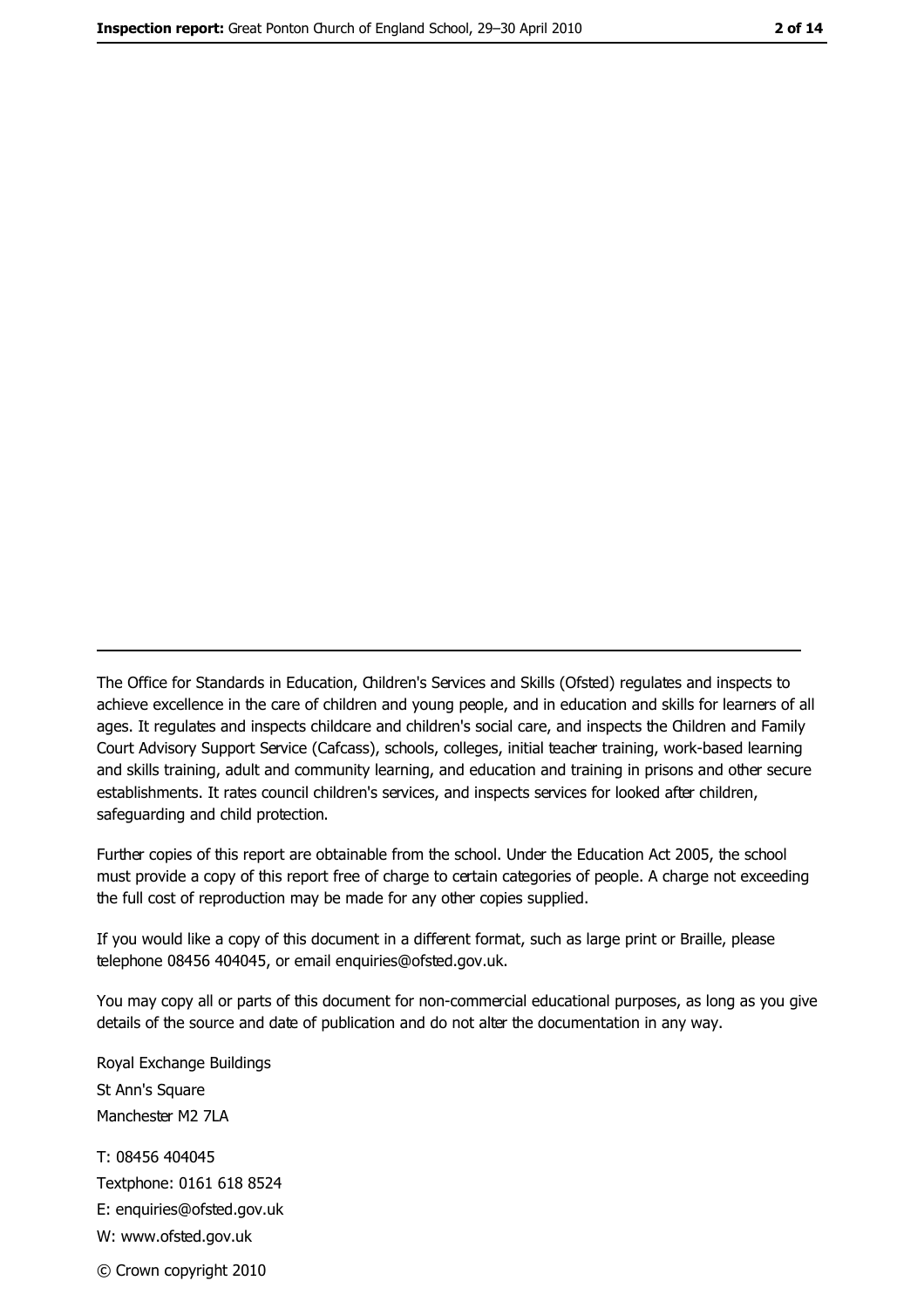# **Introduction**

This inspection was carried out by an additional inspector. Eleven lessons were seen and seven teachers and practitioners were observed. The inspector held meetings with governors, staff, parents and groups of pupils. The school's work and a wide range of documentation were reviewed. This included the school's analysis of pupils' progress, teachers' lesson plans, the school's improvement plan and also pupils' work. In addition, 11 questionnaires from parents and carers were analysed and their responses taken into account.

The inspector reviewed many aspects of the school's work. He looked in detail at the following:

- pupils' progress, particularly in writing  $\blacksquare$
- the improvements made in teaching since the previous inspection  $\blacksquare$
- the role played by teachers in the school's monitoring and evaluation processes.

## Information about the school

Great Ponton is a very small school. About half the children live in the village and the remainder in surrounding villages and towns. Almost all the pupils are of White British heritage. The number of pupils that have special educational needs and/or disabilities is above average. Most of these pupils find learning hard.

Pupils are taught in mixed-aged classes. Children in the Early Years Foundation Stage are taught separately in the mornings, part of the time in the infant classroom and partly in a separate area. In the afternoons, the Reception aged children are joined by Nursery children. The school has gained the International Schools award and Healthy Schools award.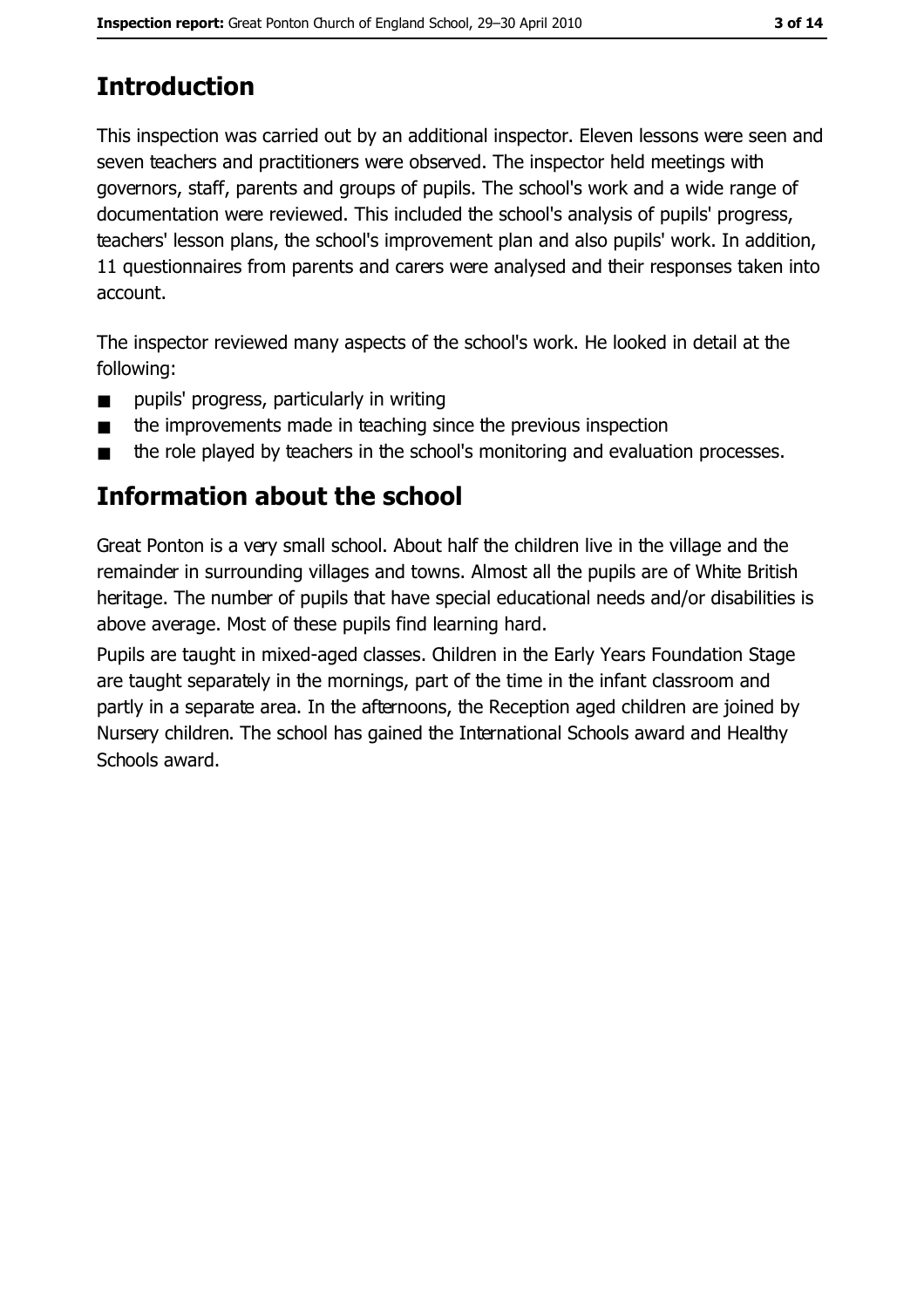# **Inspection judgements**

## Overall effectiveness: how good is the school?

#### The school's capacity for sustained improvement

#### **Main findings**

Great Ponton is a good school that has improved considerably since its last inspection. Pupils are happy, feel safe and their behaviour, both in lessons and around the school, is outstanding. Parents are unanimous in their support of the school.

The Early Years Foundation Stage children, both in the Nursery and Reception Years, are supported well to achieve a thorough grounding in literacy and numeracy. They have good opportunities to progress in their personal and social development because the staff create a warm and welcoming environment for them. Activities are planned well, particularly for the indoor spaces, although opportunities for outdoor learning are less well developed. This is because staff do not always ensure that all areas of learning are provided for children when they learn outdoors. Nonetheless, children make good progress. Most achieve the expected learning goals and some exceed them when they enter Year 1. Good progress continues in Years 1 to 6 because the quality of teaching and learning is consistently good. Although attainment at the end of Year 6 varies according to the abilities of the small year groups, currently these pupils' attainment is above the national average. In addition, some Year 5 pupils are already attaining standards above those expected at the end of Year 6. Progress is particularly strong in reading and science. Improving pupils' writing skills is a central feature of the school's strategic plan. The school is rightly focusing on lifting attainment in writing to match that of reading and ensuring that writing tasks are consistently challenging for pupils.

There has been a marked improvement in the quality of teaching since the previous inspection. Teaching is consistently good and the recent focus on strengthening the pupils' independence in learning is paying dividends. Teachers invariably ensure that lesson objectives are clear and that pupils understand what is expected of them in order to meet the lesson's success criteria. They take particular care to ensure that the teaching and learning styles that are used match the pupils' interests and preferences. This results in classrooms that have a warm and positive atmosphere in which pupils enjoy learning together.

There have been significant improvements in the quality of leadership and management. The headteacher leads and manages the school well. There is a clear determination to improve the school that is shared by all the staff. The additional rigour in the school's procedures for checking provision and pupils' progress means that self-evaluation is accurate and that the right priorities for improvement are identified. Furthermore, they are tackled in a determined and yet sensitive manner with all staff making a good contribution to improvements. The improvements in pupils' achievements and the quality of teaching and learning are a clear demonstration that the school is well placed to improve further.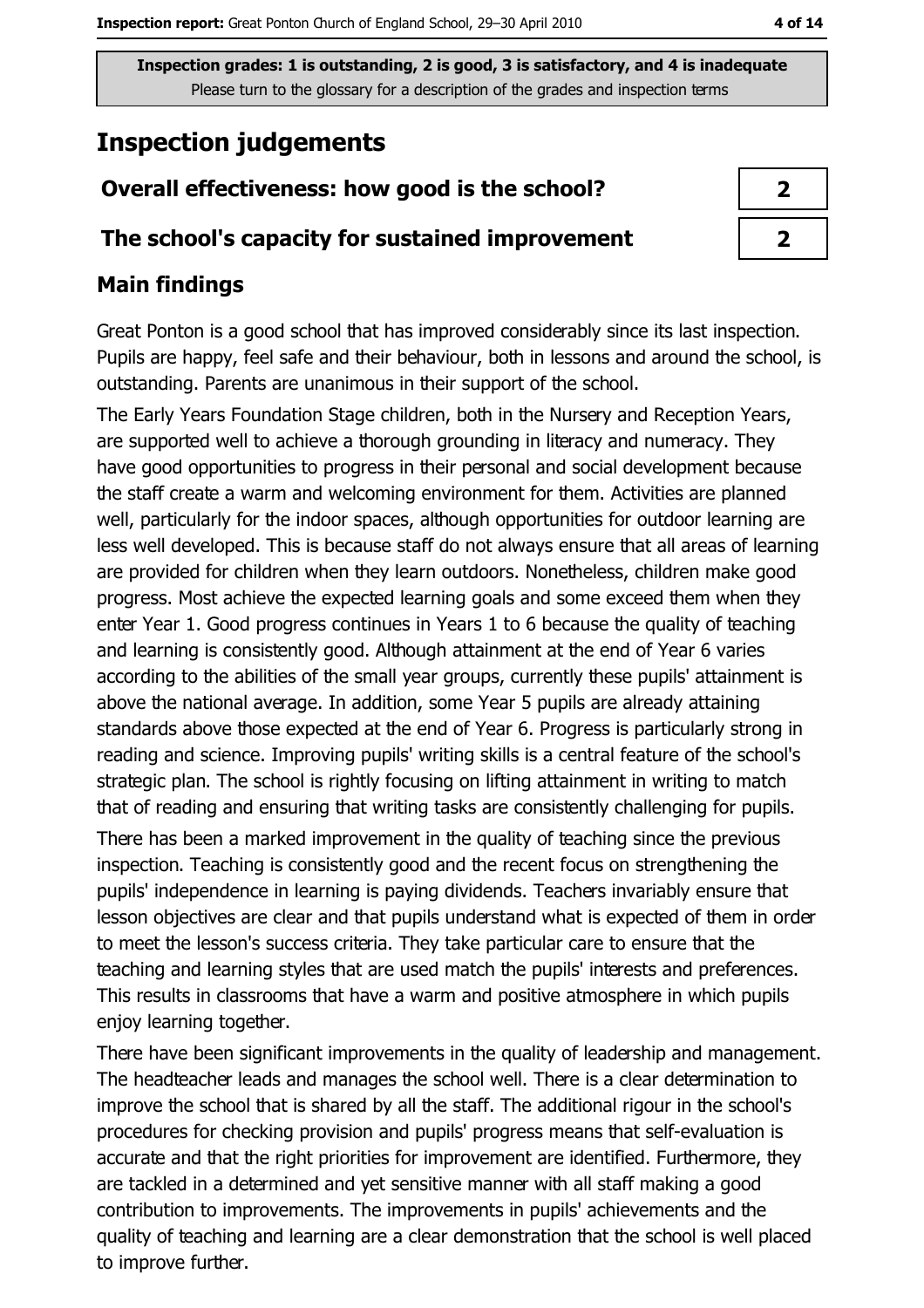### What does the school need to do to improve further?

- $\blacksquare$ Raise attainment in writing by providing consistently challenging opportunities for pupils' writing.
- Enhance provision in the Early Years Foundation Stage by extending the use of the  $\blacksquare$ outdoor area to support the development of children's skills in all areas of learning.

#### **Outcomes for individuals and groups of pupils**

Because cohorts are so small, attainment on entry varies considerably each year. Overall, it is broadly in line with national expectations. Good progress is now made in all year groups. There has been a concerted and successful action undertaken to address some underachievement in Years 3 and 4. These pupils now achieve as well as those in the other vear groups because the quality of teaching has improved and there is now a good level of challenge for these pupils. Attainment in writing is not as strong as in mathematics and science. The school is keenly aware of this and the target to improve attainment in this area is well-founded. It is also beginning to bear fruit because Year 5 and 6 pupils' writing is of a higher standard than previously found. However, there is still work to be done because some pupils, particularly those of lower ability continue to make satisfactory rather than good progress in their writing. In mathematics, reading, science and information and communication technology (ICT) progress is good for all aroups of pupils. Pupils with special educational needs and/or disabilities make good progress because they receive well-targeted in-class support.

Pupils' enjoyment of school is clearly reflected in their excellent behaviour and good attendance. They are very keen to take on the many opportunities that are available for them to take responsibility, such as helping younger pupils by hearing them read and helping them with their spellings. Pupils have a good understanding of the need to conduct a healthy lifestyle, and this is reflected in the Healthy Schools award recently gained. The school council is proud of the money that is raised for charity and for school resources. Pupils say that they trust all the adults in the school to help and support them. By the time that they leave the school, Year 6 pupils develop into secure and confident young people who have good social skills and are prepared well for their move to secondary school.

These are the grades for pupils' outcomes

 $\overline{\mathbf{2}}$ 

The grades for attainment and attendance are: 1 is high; 2 is above average; 3 is broadly average; and 4 is low.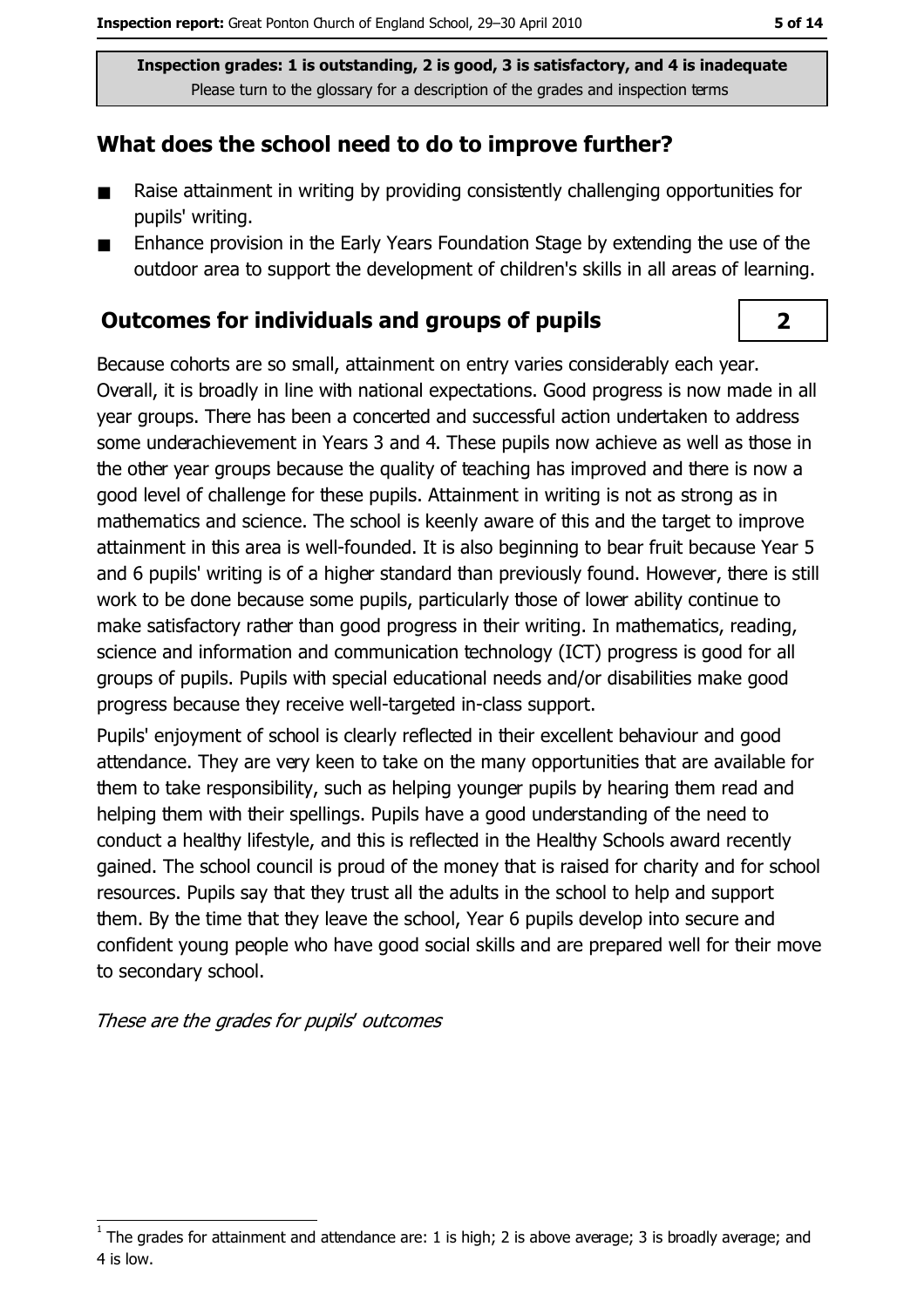| Pupils' achievement and the extent to which they enjoy their learning                                                     | 2                       |
|---------------------------------------------------------------------------------------------------------------------------|-------------------------|
| Taking into account:<br>Pupils' attainment <sup>1</sup>                                                                   | 3                       |
| The quality of pupils' learning and their progress                                                                        | $\mathcal{P}$           |
| The quality of learning for pupils with special educational needs and/or<br>disabilities and their progress               | $\overline{2}$          |
| The extent to which pupils feel safe                                                                                      | $\overline{\mathbf{2}}$ |
| <b>Pupils' behaviour</b>                                                                                                  | 1                       |
| The extent to which pupils adopt healthy lifestyles                                                                       | $\overline{\mathbf{2}}$ |
| The extent to which pupils contribute to the school and wider community                                                   | $\overline{\mathbf{2}}$ |
| The extent to which pupils develop workplace and other skills that will<br>contribute to their future economic well-being | $\overline{\mathbf{2}}$ |
| Taking into account:<br>Pupils' attendance <sup>1</sup>                                                                   | 2                       |
| The extent of pupils' spiritual, moral, social and cultural development                                                   | 2                       |

#### How effective is the provision?

Teaching is now consistently good and is characterised by excellent relationships. Pupils are managed well by teachers and support staff and this promotes the consistently excellent behaviour evident in all classrooms. Teachers plan lessons well and provide interesting and exciting activities that help to interest and engage the pupils. They are skilful in using interactive whiteboards to enliven learning and this also helps the many pupils that like to learn with a visual stimulus. Teachers encourage pupils to talk to a partner about their ideas and pupils enthusiastically exchange their views before responding to the rest of their classmates. Teachers generally ensure that work is pitched at the right level for the wide range of skills and abilities that are present in all classes, although, on occasion, work is sometimes too easy for the most able pupils. Previously, there was a weakness in the marking of pupils' work and the use of ongoing assessments. This is no longer the case, with assessments being used well to gauge future work. Pupils are clear about what they have to do to improve because marking is very thorough and invariably focuses on the success criteria for the unit of work being studied.

The school provides a good quality curriculum that is matched well to the needs of the pupils in the mixed-aged classes. There is an appropriate and strong focus on the development of the skills of literacy, numeracy and ICT. Learning is made interesting and meaningful because topics are carefully chosen that link subjects together and build well on the pupils' interests and first-hand experiences. The school makes good use of specialist teaching in physical education, dance, drama and music. There is an excellent range of additional activities, including many after school clubs which pupils say that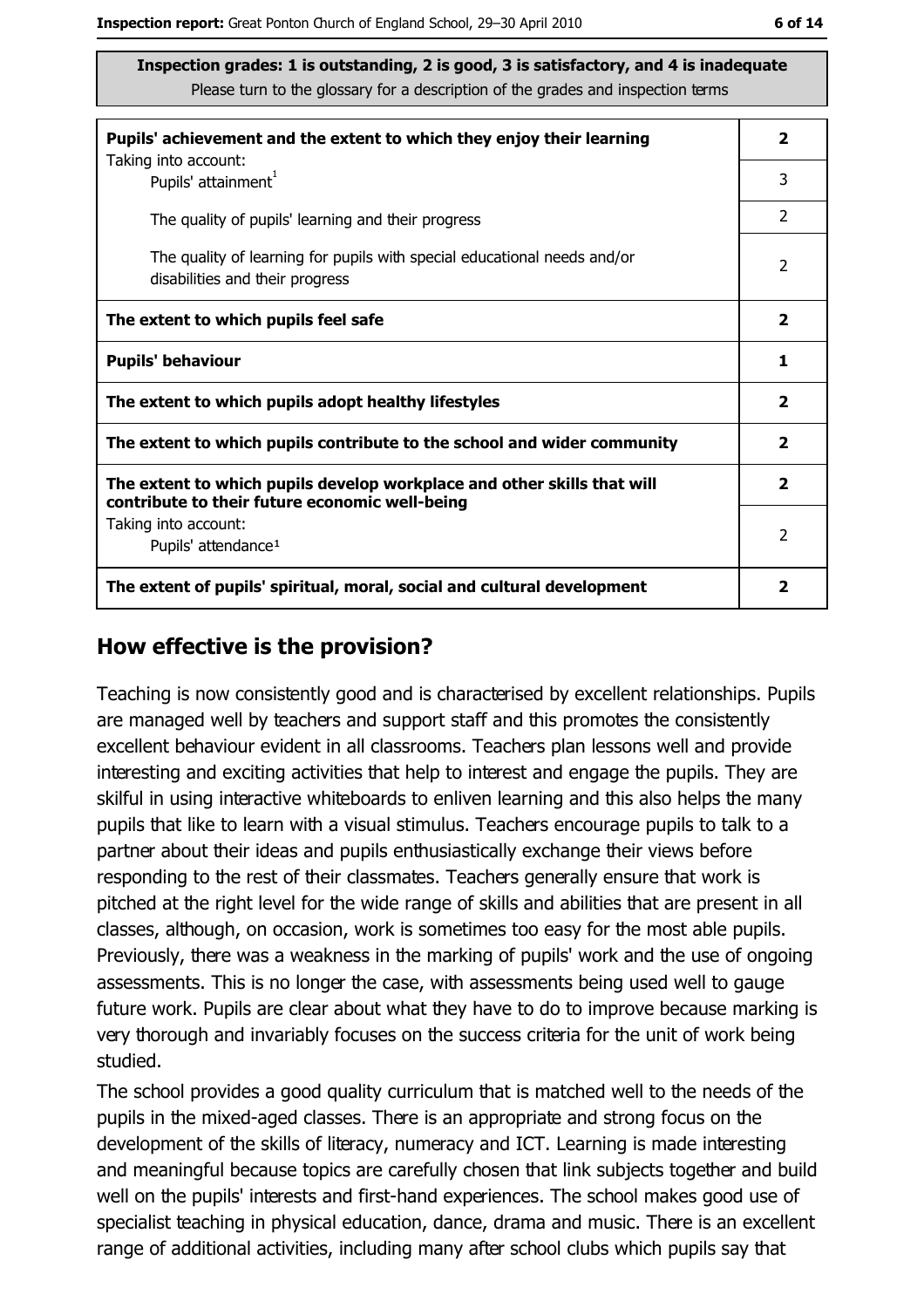they particularly enjoy. Pupils also say that they enjoy the many opportunities that they have to make educational visits including a residential visit for older pupils. The school is currently reviewing the curriculum in order to ensure that pupils develop their skills as well as their knowledge and understanding.

Pupils are well cared for. All the pupils are known well and are treated as individuals and staff are particularly adept at helping pupils to overcome barriers to their learning. In addition, they take care to ensure that any vulnerable pupils are included in the wide range of opportunities that the school offers.

#### These are the grades for the quality of provision

| The quality of teaching                                                                                    |   |
|------------------------------------------------------------------------------------------------------------|---|
| Taking into account:<br>The use of assessment to support learning                                          |   |
| The extent to which the curriculum meets pupils' needs, including, where<br>relevant, through partnerships | 2 |
| The effectiveness of care, guidance and support                                                            |   |

#### How effective are leadership and management?

The headteacher's determination and commitment to the school's development is a key reason for the improvements in the school. With the support of the staff and the governing body, he is pivotal to the school's success. Successful action has been taken to tackle the areas for improvement identified in the last inspection, particularly in the monitoring and evaluation of provision and the tracking of pupils' progress through the school. All the teachers take joint responsibility for ensuring that improvements are carefully tracked and they take their subject coordination responsibilities seriously. There are suitable systems in place to ensure that the pupils' safety and well-being are protected, with arrangements meeting regulatory requirements. Staff work well with outside agencies to support the pupils' progress and they also work in close partnership with nearby schools.

Staff morale is high, and the adults work closely as a team. Great care is taken to ensure that all forms of inequality are tackled and in developing the pupils' understanding of cultural diversity, such as by the visit to the Peterborough Mosque. The school provides a cohesive community and plays an important part in the life of the village by becoming involved in a wide range of community events and festivals. In addition, pupils are prepared well to develop into responsible caring citizens because a good emphasis is placed on ensuring that they have a good understanding of life beyond the village and the United Kingdom to include global awareness. This is recognised in the gaining of an International Schools award. For example, there are good links with a school in Uganda as well as email links with a school in the United States.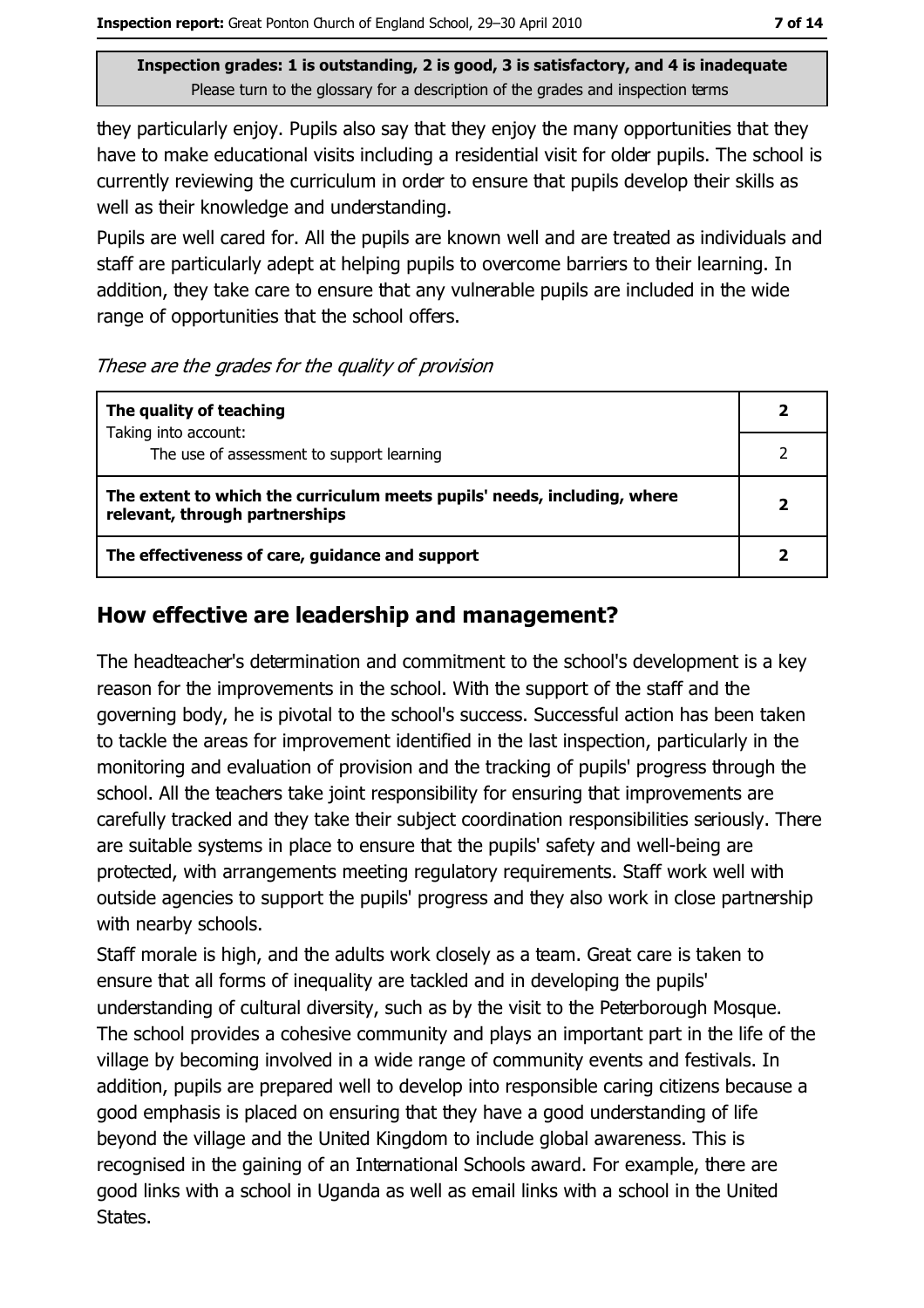These are the grades for leadership and management

| The effectiveness of leadership and management in embedding ambition and<br>driving improvement                                                                     | 2                       |
|---------------------------------------------------------------------------------------------------------------------------------------------------------------------|-------------------------|
| Taking into account:<br>The leadership and management of teaching and learning                                                                                      | 2                       |
| The effectiveness of the governing body in challenging and supporting the<br>school so that weaknesses are tackled decisively and statutory responsibilities<br>met | 2                       |
| The effectiveness of the school's engagement with parents and carers                                                                                                | $\overline{\mathbf{2}}$ |
| The effectiveness of partnerships in promoting learning and well-being                                                                                              | $\overline{\mathbf{2}}$ |
| The effectiveness with which the school promotes equality of opportunity and<br>tackles discrimination                                                              | 2                       |
| The effectiveness of safeguarding procedures                                                                                                                        | 3                       |
| The effectiveness with which the school promotes community cohesion                                                                                                 | $\overline{\mathbf{2}}$ |
| The effectiveness with which the school deploys resources to achieve<br>value for money                                                                             | 2                       |

#### **Early Years Foundation Stage**

Children's attainment on entry to the Nursery and Reception varies each year though it is generally in line with what is expected for the children's ages. The children are taught separately from the Year 1 and 2 pupils for some of day. The practitioner teaches them well and provides them with a good range of activities which enables them to make good progress, particularly in their literacy and numeracy skills. There is a good balance of tasks led by an adult and those that the children choose for themselves. Their speaking and listening and social skills are developed particularly well because there is a good daily routine in which the children have to plan their own activities and then later review what they have learned. This helps the children to choose their resources with confidence and helps them to work and play very happily with each other.

Great care is taken to ensure that children's achievements and progress are noted and this aids the teacher and practitioner when setting out new activities. However, the outside area is not fully utilised to the children's benefit. Not all areas of learning are consistently planned for outdoors and there is an overemphasis on children's creative and physical development. Nonetheless, children achieve well, particularly in their personal and social, literacy and numeracy skills. By the time that they join Year 1, many children exceed the expected learning goals in these areas.

Apart from the weakness in outdoor planning, leadership of the Early Years Foundation Stage is good and children are very well cared for.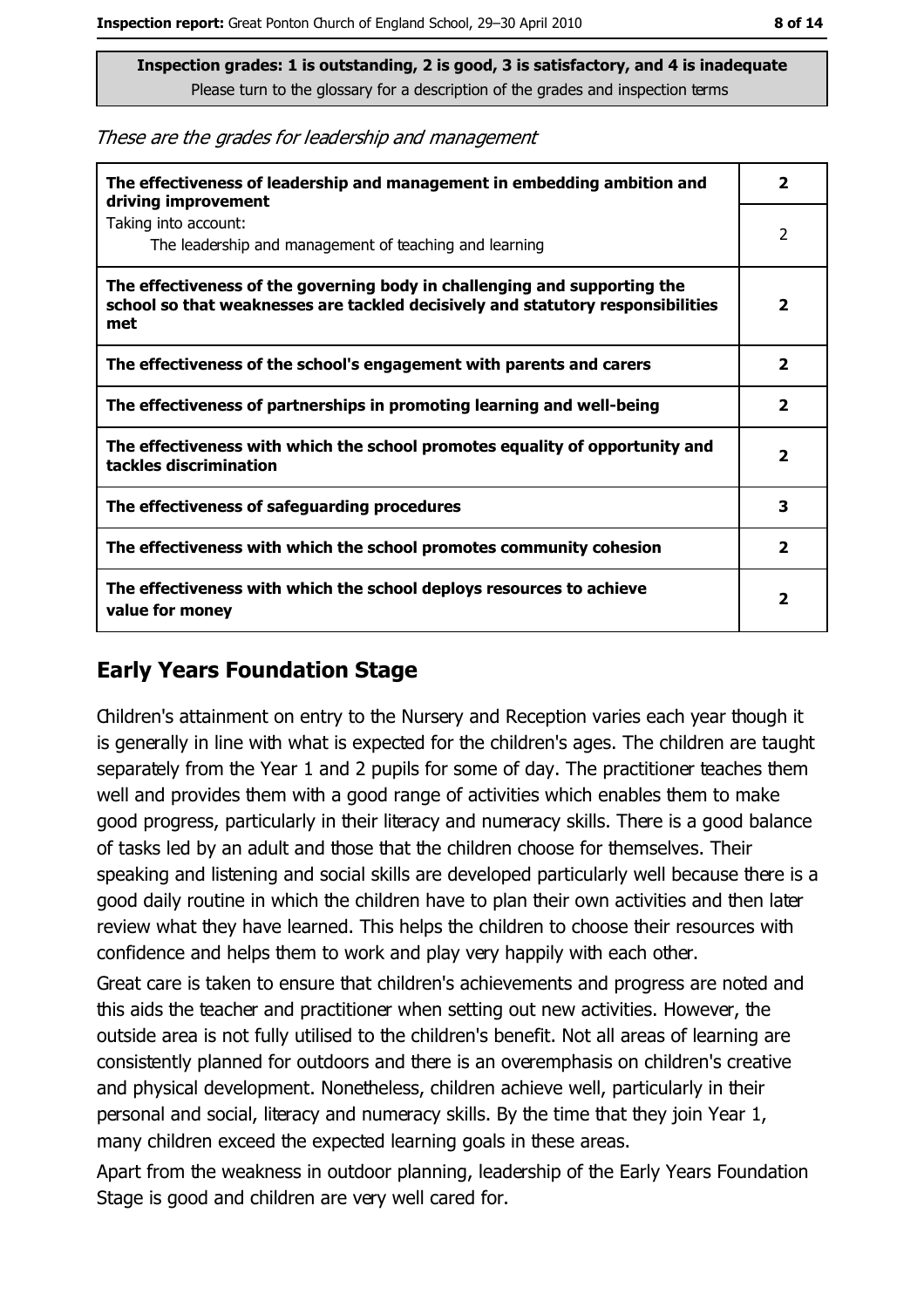These are the grades for the Early Years Foundation Stage

| <b>Overall effectiveness of the Early Years Foundation Stage</b>                             | 2              |
|----------------------------------------------------------------------------------------------|----------------|
| Taking into account:<br>Outcomes for children in the Early Years Foundation Stage            |                |
| The quality of provision in the Early Years Foundation Stage                                 |                |
| The effectiveness of leadership and management of the Early Years<br><b>Foundation Stage</b> | $\overline{2}$ |

#### **Views of parents and carers**

Parents are carers are unanimous in their support of the school. Inspection findings confirm their positive views about the school.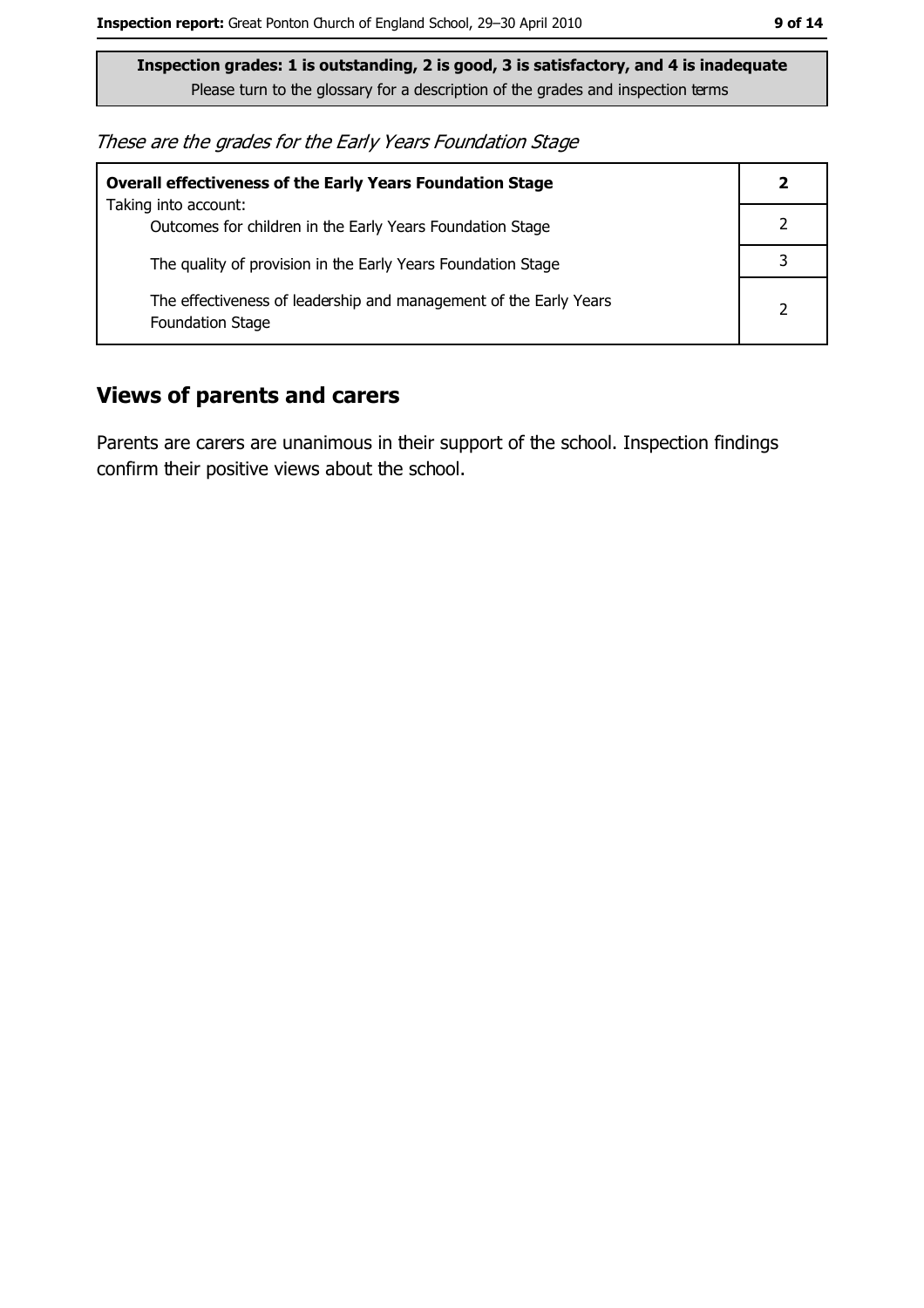#### Responses from parents and carers to Ofsted's questionnaire

Ofsted invited all the registered parents and carers of pupils registered at Great Ponton Church of England School to complete a questionnaire about their views of the school.

In the questionnaire, parents and carers were asked to record how strongly they agreed with 13 statements about the school. The inspection team received 11 completed questionnaires by the end of the on-site inspection. In total, there are 43 pupils registered at the school.

| <b>Statements</b>                                                                                                                                                                                                                                       | <b>Strongly</b><br><b>Agree</b> |               | <b>Agree</b>   |               | <b>Disagree</b> |               | <b>Strongly</b><br>disagree |               |
|---------------------------------------------------------------------------------------------------------------------------------------------------------------------------------------------------------------------------------------------------------|---------------------------------|---------------|----------------|---------------|-----------------|---------------|-----------------------------|---------------|
|                                                                                                                                                                                                                                                         | <b>Total</b>                    | $\frac{0}{0}$ | <b>Total</b>   | $\frac{0}{0}$ | <b>Total</b>    | $\frac{1}{2}$ | <b>Total</b>                | $\frac{0}{0}$ |
| My child enjoys school                                                                                                                                                                                                                                  | 9                               | 82            | $\overline{2}$ | 18            | $\mathbf{0}$    | $\mathbf{0}$  | $\mathbf{0}$                | $\mathbf{0}$  |
| The school keeps my child<br>safe                                                                                                                                                                                                                       | 6                               | 55            | 5              | 45            | $\mathbf 0$     | 0             | 0                           | $\mathbf 0$   |
| The school informs me<br>about my child's progress                                                                                                                                                                                                      | 8                               | 73            | 3              | 27            | 0               | 0             | 0                           | 0             |
| My child is making enough<br>progress at this school                                                                                                                                                                                                    | 8                               | 73            | $\overline{2}$ | 18            | $\mathbf{1}$    | 9             | 0                           | $\mathbf 0$   |
| The teaching is good at this<br>school                                                                                                                                                                                                                  | 8                               | 73            | 3              | 27            | $\mathbf 0$     | 0             | 0                           | $\mathbf 0$   |
| The school helps me to<br>support my child's learning                                                                                                                                                                                                   | $\overline{7}$                  | 64            | 4              | 36            | 0               | 0             | 0                           | $\mathbf 0$   |
| The school helps my child to<br>have a healthy lifestyle                                                                                                                                                                                                | 5                               | 45            | 6              | 55            | 0               | 0             | 0                           | $\mathbf 0$   |
| The school makes sure that<br>my child is well prepared for<br>the future (for example<br>changing year group,<br>changing school, and for<br>children who are finishing<br>school, entering further or<br>higher education, or<br>entering employment) | 5                               | 45            | 5              | 45            | $\mathbf 0$     | $\mathbf 0$   | $\mathbf 0$                 | $\mathbf 0$   |
| The school meets my child's<br>particular needs                                                                                                                                                                                                         | $\overline{7}$                  | 64            | 4              | 36            | 0               | 0             | 0                           | $\mathbf 0$   |
| The school deals effectively<br>with unacceptable behaviour                                                                                                                                                                                             | 5                               | 45            | 5              | 45            | $\mathbf 0$     | 0             | 0                           | $\bf{0}$      |
| The school takes account of<br>my suggestions and<br>concerns                                                                                                                                                                                           | 5                               | 45            | 6              | 55            | $\mathbf 0$     | 0             | 0                           | $\bf{0}$      |
| The school is led and<br>managed effectively                                                                                                                                                                                                            | $\overline{7}$                  | 64            | $\overline{4}$ | 36            | $\mathbf 0$     | 0             | $\mathbf 0$                 | $\mathbf 0$   |
| Overall, I am happy with my<br>child's experience at this<br>school                                                                                                                                                                                     | 8                               | 73            | 3              | 27            | $\mathbf 0$     | 0             | $\mathbf 0$                 | $\mathbf 0$   |

The table above summarises the responses that parents and carers made to each statement. The percentages indicate the proportion of parents and carers giving that response out of the total number of completed questionnaires. Where one or more parents and carers chose not to answer a particular question, the percentages will not add up to 100%.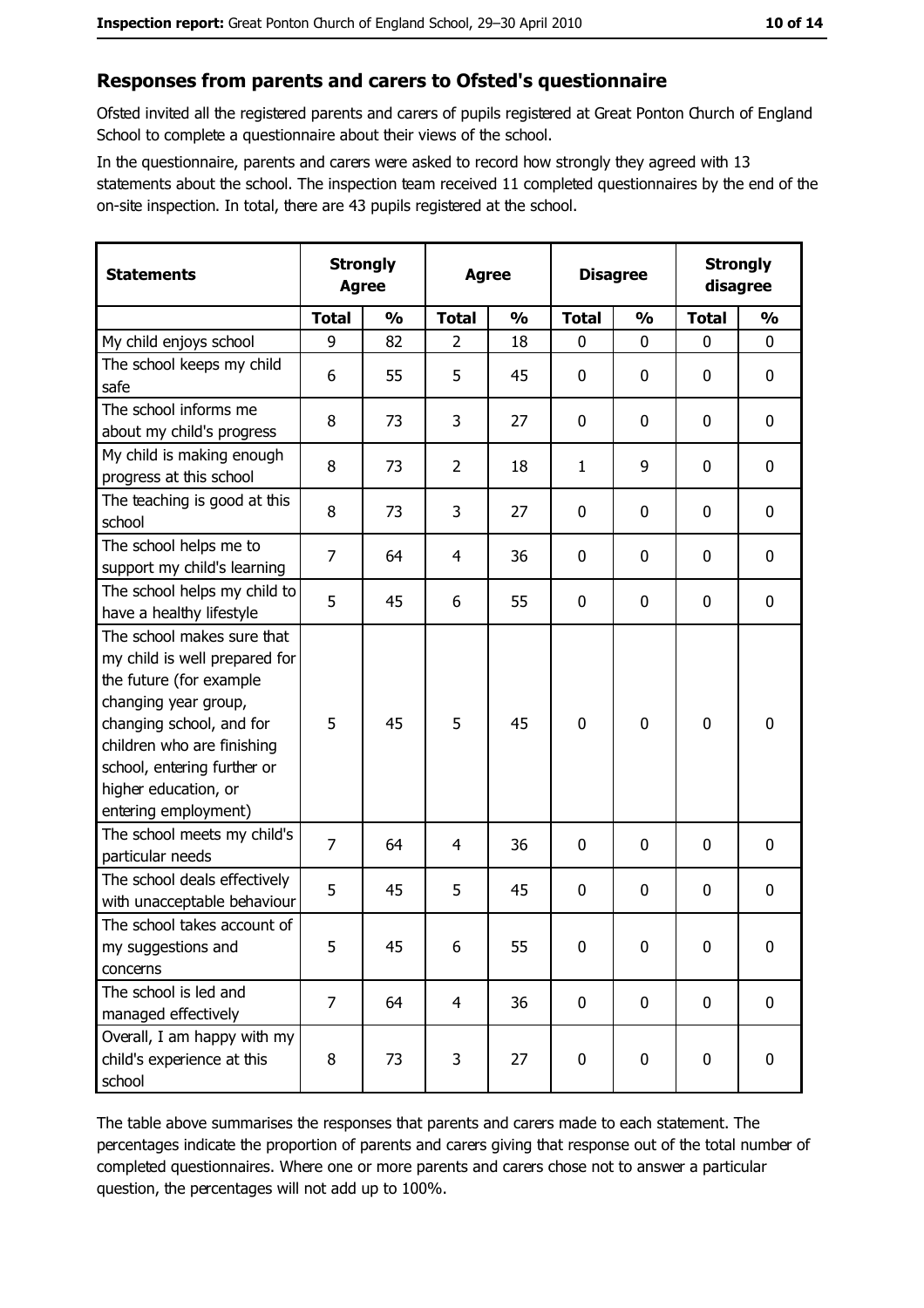## Glossary

| Grade   | <b>Judgement</b> | <b>Description</b>                                                                                                                                                                                                               |
|---------|------------------|----------------------------------------------------------------------------------------------------------------------------------------------------------------------------------------------------------------------------------|
| Grade 1 | Outstanding      | These features are highly effective. An oustanding<br>school provides exceptionally well for its pupils' needs.                                                                                                                  |
| Grade 2 | Good             | These are very positive features of a school. A school<br>that is good is serving its pupils well.                                                                                                                               |
| Grade 3 | Satisfactory     | These features are of reasonable quality. A satisfactory<br>school is providing adequately for its pupils.                                                                                                                       |
| Grade 4 | Inadequate       | These features are not of an acceptable standard. An<br>inadequate school needs to make significant<br>improvement in order to meet the needs of its pupils.<br>Ofsted inspectors will make further visits until it<br>improves. |

## What inspection judgements mean

#### **Overall effectiveness of schools**

|                       | Overall effectiveness judgement (percentage of<br>schools) |      |                     |                   |
|-----------------------|------------------------------------------------------------|------|---------------------|-------------------|
| <b>Type of school</b> | <b>Outstanding</b>                                         | Good | <b>Satisfactory</b> | <b>Inadequate</b> |
| Nursery schools       | 51                                                         | 45   | 0                   | 4                 |
| Primary schools       | 6                                                          | 41   | 42                  | 10                |
| Secondary schools     | 8                                                          | 34   | 44                  | 14                |
| Sixth forms           | 10                                                         | 37   | 50                  | 3                 |
| Special schools       | 32                                                         | 38   | 25                  | 5                 |
| Pupil referral units  | 12                                                         | 43   | 31                  | 14                |
| All schools           | 9                                                          | 40   | 40                  | 10                |

New school inspection arrangements were introduced on 1 September 2009. This means that inspectors now make some additional judgements that were not made previously.

The data in the table above is for the period 1 September to 31 December 2009 and is the most recently published data available (see www.ofsted.gov.uk). Please note that the sample of schools inspected during the autumn term 2009 was not representative of all schools nationally, as weaker schools are inspected more frequently than good or outstanding schools.

Percentages are rounded and do not always add exactly to 100. Secondary school figures include those that have sixth forms, and sixth form figures include only the data specifically for sixth form inspection judgements.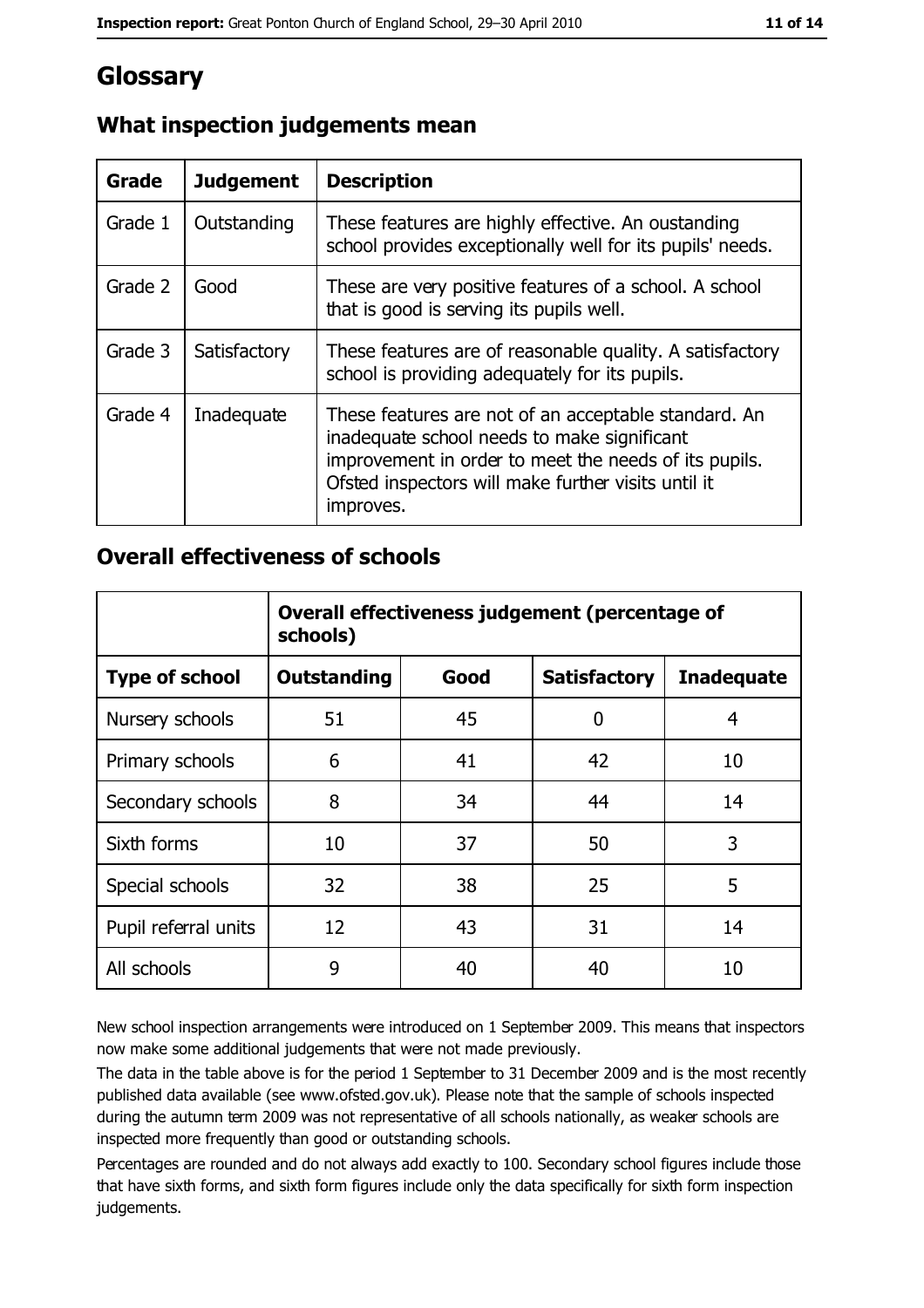# **Common terminology used by inspectors**

| Achievement:                  | the progress and success of a pupil in<br>their learning, development or training.                                                                                                                                                                                                                           |
|-------------------------------|--------------------------------------------------------------------------------------------------------------------------------------------------------------------------------------------------------------------------------------------------------------------------------------------------------------|
| Attainment:                   | the standard of the pupils' work shown by<br>test and examination results and in<br>lessons.                                                                                                                                                                                                                 |
| Capacity to improve:          | the proven ability of the school to<br>continue improving. Inspectors base this<br>judgement on what the school has<br>accomplished so far and on the quality of<br>its systems to maintain improvement.                                                                                                     |
| Leadership and management:    | the contribution of all the staff with<br>responsibilities, not just the headteacher,<br>to identifying priorities, directing and<br>motivating staff and running the school.                                                                                                                                |
| Learning:                     | how well pupils acquire knowledge,<br>develop their understanding, learn and<br>practise skills and are developing their<br>competence as learners.                                                                                                                                                          |
| <b>Overall effectiveness:</b> | inspectors form a judgement on a school's<br>overall effectiveness based on the findings<br>from their inspection of the school. The<br>following judgements, in particular,<br>influence what the overall effectiveness<br>judgement will be.                                                               |
|                               | The school's capacity for sustained<br>improvement.<br>Outcomes for individuals and groups<br>of pupils.<br>The quality of teaching.<br>The extent to which the curriculum<br>meets pupil's needs, including where<br>relevant, through partnerships.<br>The effectiveness of care, guidance<br>and support. |
| Progress:                     | the rate at which pupils are learning in<br>lessons and over longer periods of time. It<br>is often measured by comparing the<br>pupils' attainment at the end of a key<br>stage with their attainment when they<br>started.                                                                                 |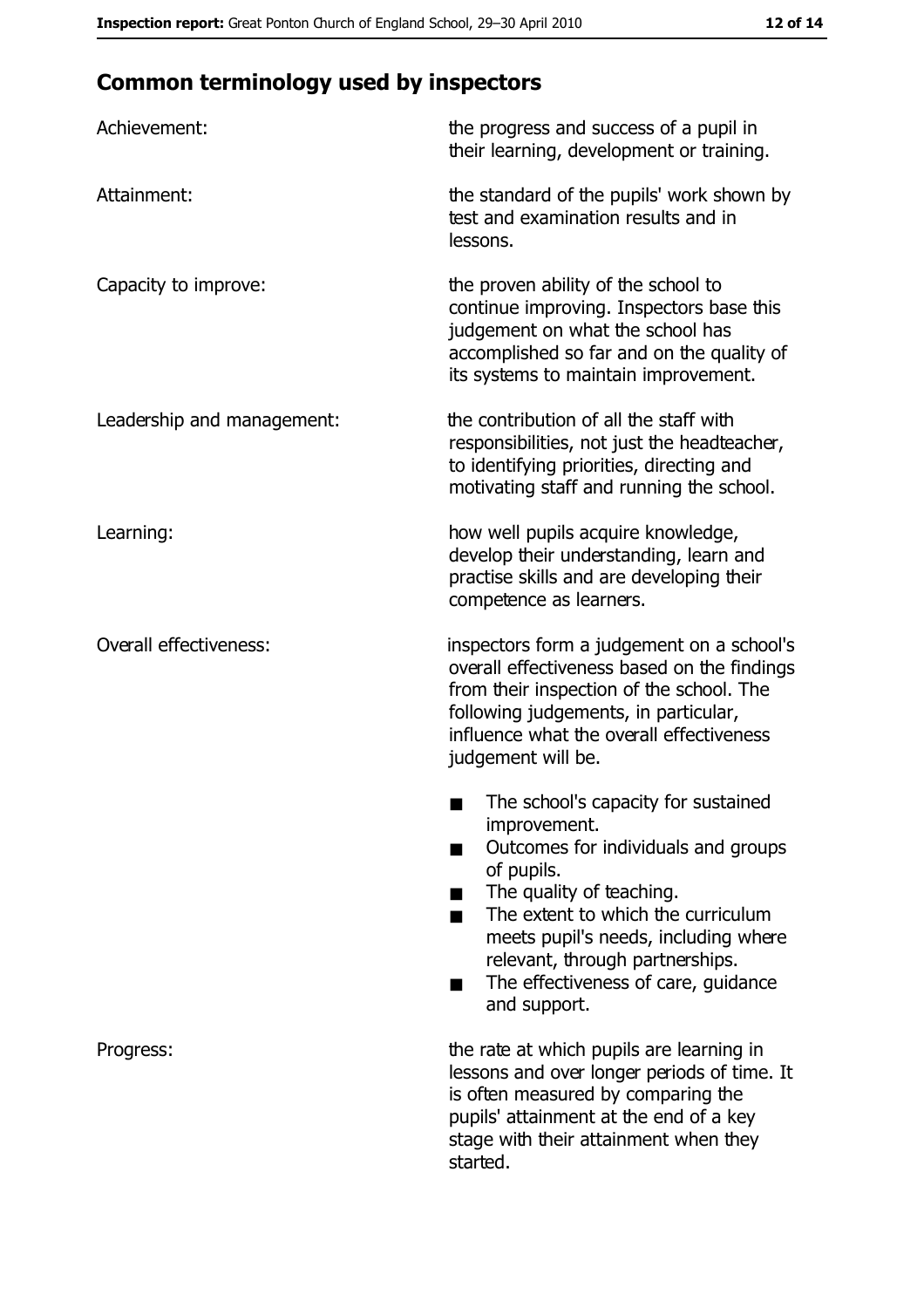This letter is provided for the school, parents and carers to share with their children. It describes Ofsted's main findings from the inspection of their school.



#### 3 May 2010

Dear Pupils

Inspection of Great Ponton Church of England School, Great Ponton, NG33 5DT

I enjoyed meeting with you and listening to what you had to say about your school. I particularly enjoyed watching your celebration assembly and was pleased to see how many of you received your pen licence!

Yours is a good school and this letter is to tell you what I found when I visited.

I can understand why you enjoy school and learning because all the adults look after you well and make sure that you are happy and safe and that you enjoy your time at school.

Your headteacher is doing a good job and, together with the staff, he makes sure that your school runs smoothly and well.

You work hard, behave outstandingly well, and your teachers make sure that you make good progress by making lessons interesting. Teachers also make sure that there is a good range of things for you to do both in lessons and during the many clubs that you enjoy.

You have a good understanding of how to keep healthy. You told me about what you like to eat and the sports you like to play.

Even in such a good school like yours, there are things which could be improved. I have asked your teachers to make sure that you make as much progress in writing as you do in reading and mathematics. I have also asked that the children in the Reception and Nursery Year have more chances to play and explore all the areas of learning when they are outside.

I hope that you will all keep on working hard and continue to enjoy your time at school. Yours sincerely,

Keith Sadler

Lead inspector